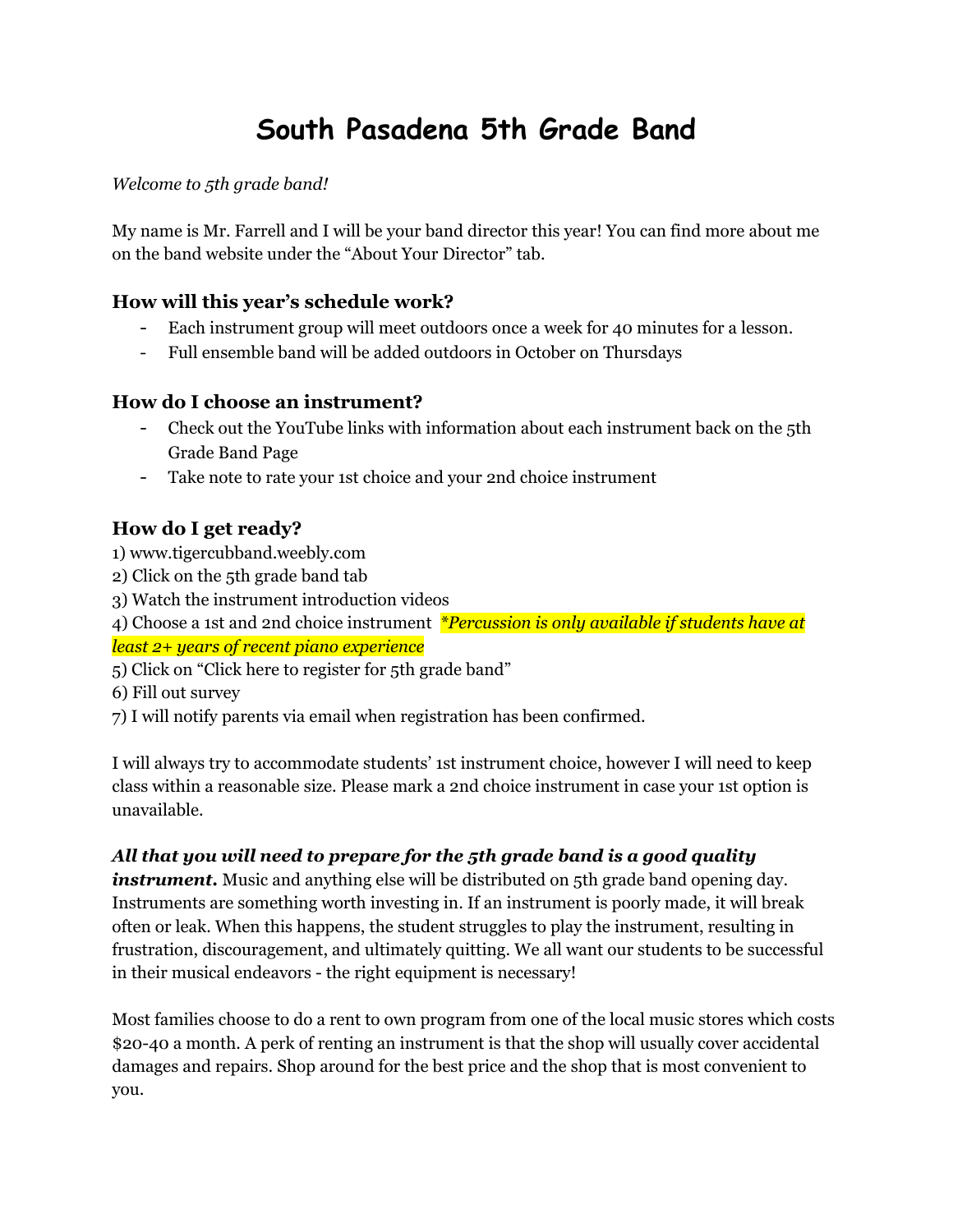#### **If renting:**

Johnny Thompson Music 222 E. Garvey Ave Monterey Park 626-280-8783 www.johnnythompsonmusic.com

Charles Music 421 N. Glendale Ave Glendale 848-242-6597 www.charlesmusicstore.com San Marino Music Center 2575 Mission St South Pasadena, CA 91030 626-486-9882 www.sanmarinomusiccenter.com

Bertrand's Music 145 Vista Ave Pasadena, CA 91107 [626-793-4730](https://www.google.com/search?q=bertrand%27s%20music&rlz=1C1GCEU_enUS822US822&oq=bertrands+music&aqs=chrome..69i57j0l5.1999j0j4&sourceid=chrome&ie=UTF-8&safe=strict&npsic=0&rflfq=1&rlha=0&rllag=33897798,-118010549,43496&tbm=lcl&rldimm=14704248894080613164&phdesc=Hb8UHsLOgWA&ved=2ahUKEwjqoa2J6rTiAhWUvJ4KHW6xD1sQvS4wAHoECAkQIg&rldoc=1&tbs=lrf:!2m1!1e2!2m1!1e3!3sIAE,lf:1,lf_ui:10#) [www.bertrandsmusic.com](http://www.bertrandsmusic.com)

#### **TIPS If purchasing:**

**DO NOT** - Buy an instrument shaped object (ISO). There are tons of "ISOs" on the market today for sale online. These are extremely low quality instruments that will likely break and cause significant frustration.

**DO NOT** - Buy an instrument at a price that is "too good to be true". It is. You will likely get an ISO.

**DO NOT** - Buy an instrument that is not the traditional color. A quality flute has never been purple.

**DO** - Buy an instrument from the following brands:

*Flute:* Yamaha, Gemeinhardt, Jupiter, Conn-Selmer *Clarinet:* Yamaha, Buffet, Conn-Selmer *Alto Saxophone:* Yamaha, Jupiter, Selmer *Trumpet:* Yamaha, Conn-Selmer, Bach *Trombone:* Yamaha, Conn-Selmer, Bach *Percussion (bell kit):* Ludwig, Yamaha, Vic First, Innovative Percussion

**DO** - Email Mr. Farrell before purchasing an instrument - tfarrell@spusd.net